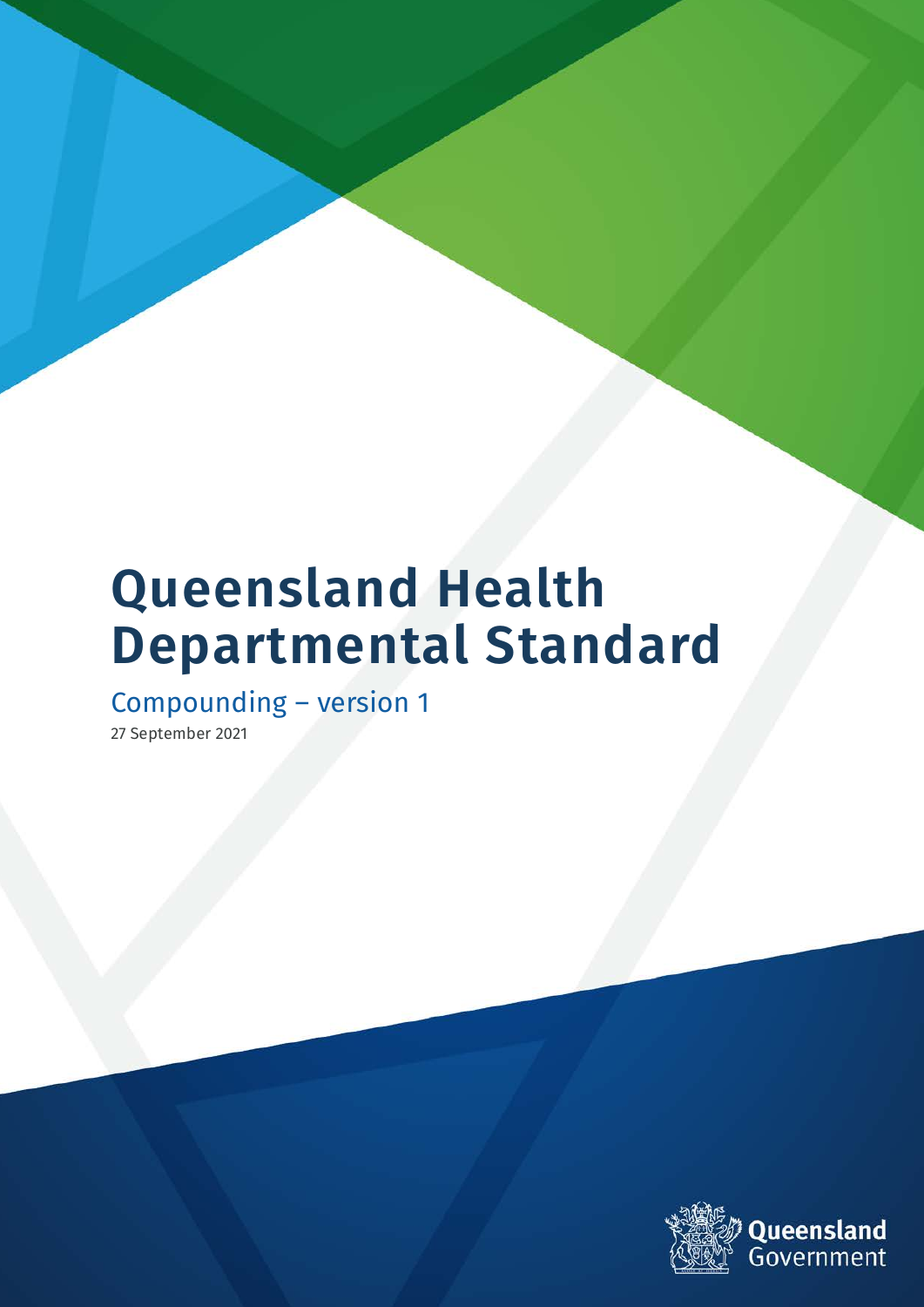#### **Queensland Health Departmental Standard Compounding – version 1**

Published by the State of Queensland (Queensland Health), September 2021 This document is licensed under a Creative Commons Attribution 3.0 Australia licence.



To view a copy of this licence, visit creativecommons.org/licenses/by/3.0/au

© State of Queensland (Queensland Health) 2021

You are free to copy, communicate and adapt the work, as long as you attribute the State of Queensland (Queensland Health).

#### **For more information contact:**

Chief Medical Officer and Healthcare Regulation Branch, Prevention Division, Queensland Health, GPO Box 48, Brisbane QLD 4001, email **HLIU@health.gld.gov.au** 

#### **Disclaimer:**

The content presented in this publication is distributed by the Queensland Government as an information source only. The State of Queensland makes no statements, representations or warranties about the accuracy, completeness or reliability of any information contained in this publication. The State of Queensland disclaims all responsibility and all liability (including without limitation for liability in negligence) for all expenses, losses, damages and costs you might incur as a result of the information being inaccurate or incomplete in any way, and for any reason reliance was placed on such information.

#### **Version control**

| <b>Version</b> | <b>Replaces version</b> | Date approved  | <b>Commencement</b><br>date |
|----------------|-------------------------|----------------|-----------------------------|
|                | ΝA                      | 12 August 2021 | 27 September 2021           |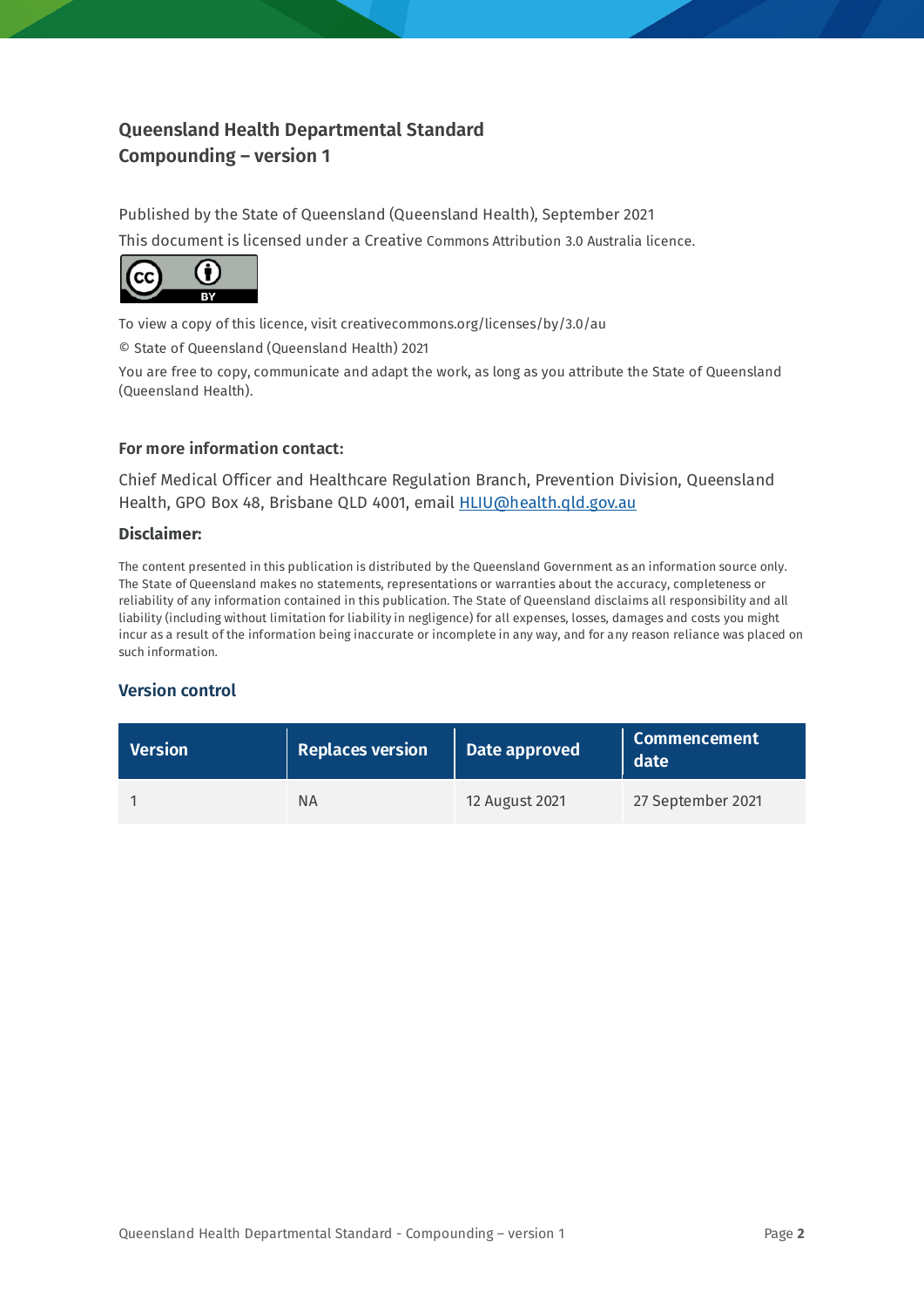## **Contents**

| <b>Preface</b>                               | 4              |
|----------------------------------------------|----------------|
| <b>Object</b>                                | 5              |
| <b>Scope</b>                                 | 5              |
| Section 1 - Place                            | 6              |
| Section $2$ – Equipment                      | 6              |
| Section 3 - Raw materials storage            | $\overline{7}$ |
| Section 4 - Standard operating procedures    | 7              |
| Section 5 - Documentation and record keeping | 8              |
| Glossary                                     | 9              |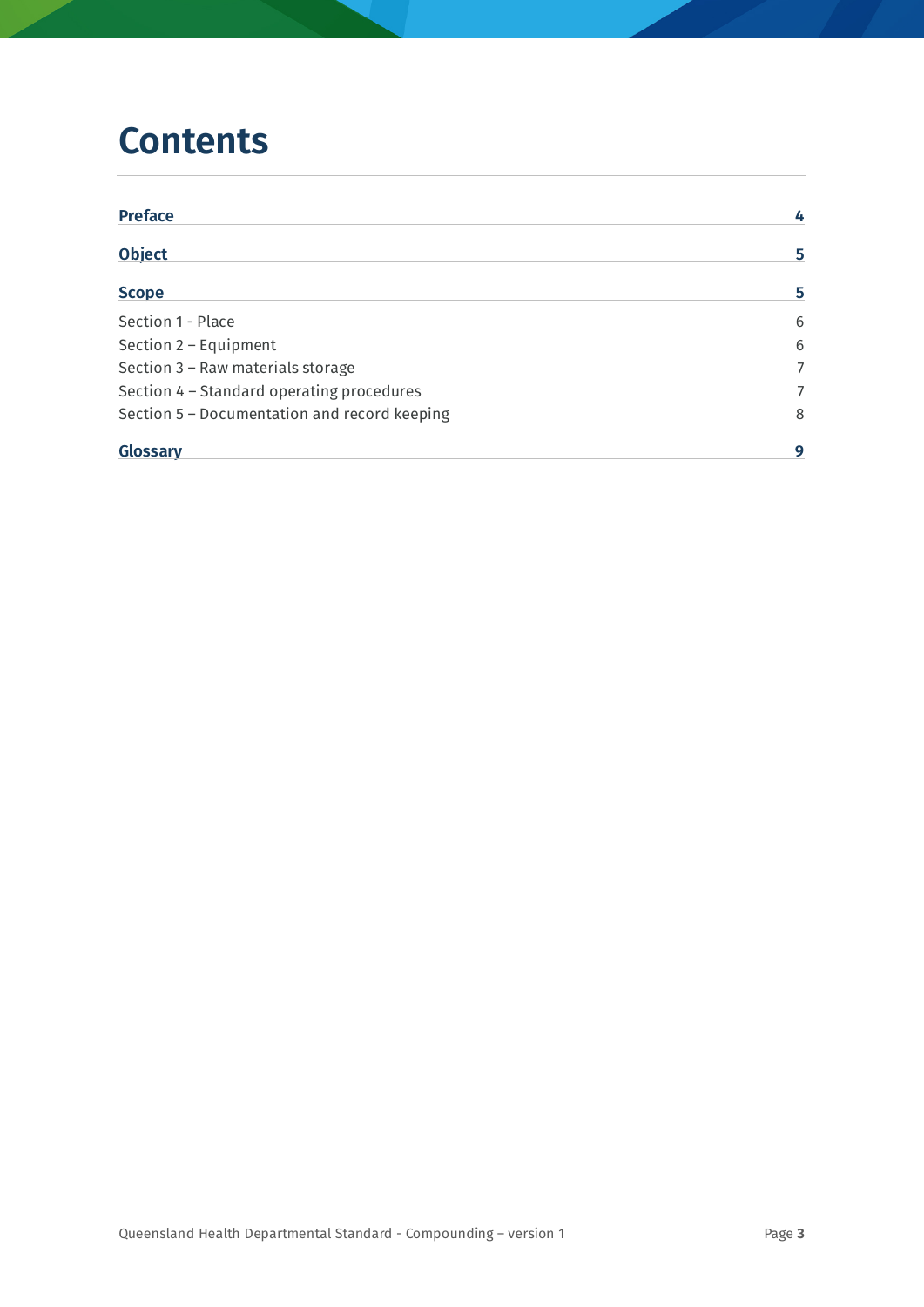## <span id="page-3-0"></span>**Preface**

The *Medicines and Poisons Act 2019* (the Act) establishes a contemporary framework for the regulation of medicines, poisons, pesticides and other prohibited substances in Queensland. This framework will impact a broad range of persons.

This framework includes three regulations (the Regulations):

- Medicines and Poisons (Medicines) Regulation 2021;
- Medicines and Poisons (Poisons and Prohibited Substances) Regulation 2021; and
- Medicines and Poisons (Pest Management Activities) Regulation 2021.

The Act authorises the Chief Executive of Queensland Health to make departmental standards in relation to matters regulated under the Act (section 233, Part 4, Chapter 7 of the Act).

A departmental standard outlines the mandatory expectations and specific requirements needed to ensure regulatory compliance with the Act and Regulations.

This standard (Compounding Standard) has been made by the Director-General, Queensland Health in accordance with section 233 of the Act.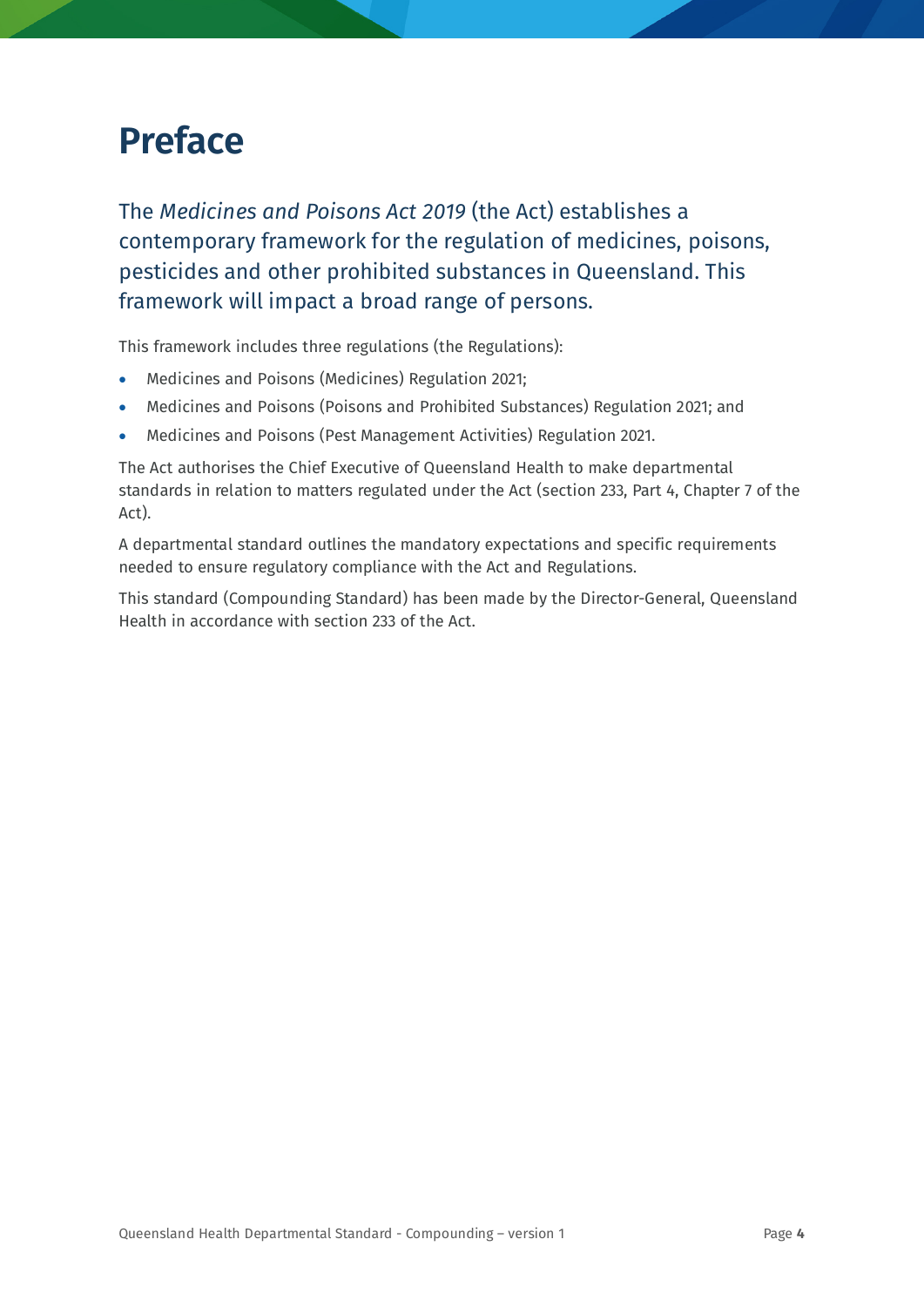# <span id="page-4-0"></span>**Object**

The purpose of this standard is to define necessary infrastructure, in terms of the compounding environment, equipment and systems requirements, to ensure that compounded medicines are safe, efficacious and of a high quality.

# <span id="page-4-1"></span>**Scope**

All persons engaged in compounding are responsible for ensuring that quality is built into the compounding of medicines. Pharmacists are authorised to compound medicines for human use in the *Medicines and Poisons (Medicines) Regulation 2021* ('Medicines Regulation').

Section 47 of the Medicines Regulation requires an authorised person who compounds a medicine to ensure that medicines are compounded in accordance with this Standard. Failure to comply with this Standard may result in harm to patients due to the administration of an unsafe or inappropriate medicine.

Compounded medicines also have to meet quality standards determined by orders made by the relevant Minister under section 10 of the *[Therapeutic Goods Act 1989](http://www.comlaw.gov.au/Details/C2014C00410) (Cth*). These can be Ministerial orders establishing a standard (such as Therapeutic Goods Orders) or by reference to default standards (for example, monographs in the British Pharmacopoeia or the United States Pharmacopeia-National Formulary). It is the responsibility of the authorised person engaged in compounding to ensure that compounded medicines comply with all relevant standards and guidelines.

In addition, pharmacists must refer to current guidelines published by the Pharmacy Board of Australia and the current version of the Australian Pharmaceutical Formulary and Handbook for other requirements with respect to compounding medicines.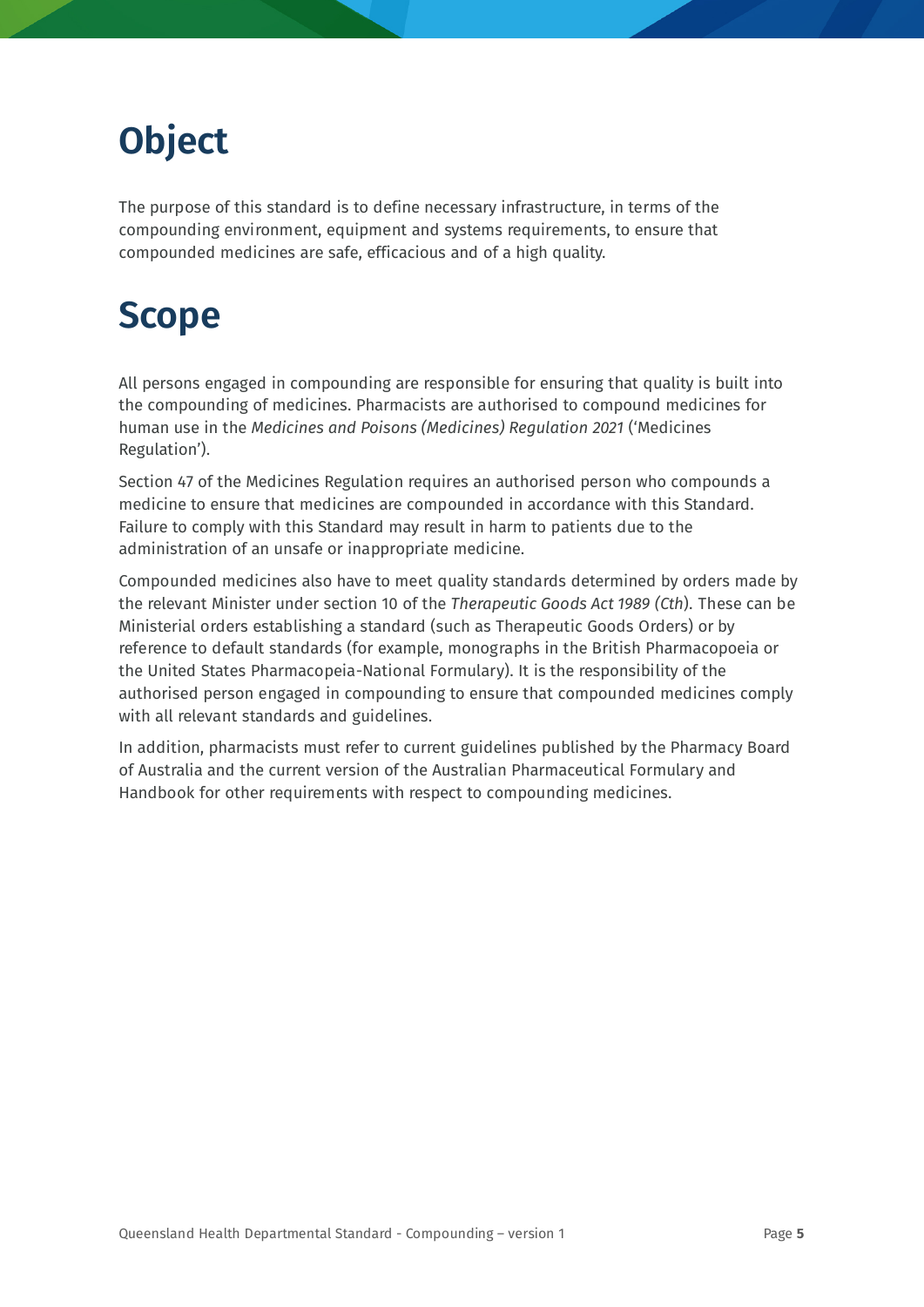#### Section 1 - Place

The place used for compounding minimises the risk of particulate or microbial contamination of compounded medicines, in a way appropriate to the type of compounding being undertaken.

#### **Outcome Minimum requirements**

<span id="page-5-0"></span>Compounding is undertaken in a place that:

- a. has an area that is dedicated for the purpose of compounding;
- b. has working surfaces that are in good condition, hygienic, and covered with impervious washable materials;
- c. has a sink supplied with running water;
- d. is adequately enclosed, ventilated, painted and lit; and
- e. is kept clean and free from anything able to contaminate a medicine.

### <span id="page-5-1"></span>Section 2 – Equipment

| <b>Outcome</b>                                                                                        | <b>Minimum requirements</b>                                                                                                                                                                                                                                                                                                                                                                                                                                                                                                                                                                                                                                                                                                                                                                                                                                                                                                       |
|-------------------------------------------------------------------------------------------------------|-----------------------------------------------------------------------------------------------------------------------------------------------------------------------------------------------------------------------------------------------------------------------------------------------------------------------------------------------------------------------------------------------------------------------------------------------------------------------------------------------------------------------------------------------------------------------------------------------------------------------------------------------------------------------------------------------------------------------------------------------------------------------------------------------------------------------------------------------------------------------------------------------------------------------------------|
| The equipment used for<br>compounding is dedicated to<br>compounding and is in good<br>working order. | The equipment is:<br>appropriate for the accuracy requirements of the quantities<br>a.<br>being measured;<br>b.<br>cleaned before and after product preparation;<br>maintained and calibrated regularly, according to a documented<br>$C_{\star}$<br>procedure;<br>stored in a manner that protects it from damage and<br>d.<br>contamination; and<br>clearly labelled and stored separately from other equipment if it<br>e.<br>is used to compound preparations that contain potentially<br>hazardous ingredients.<br>Sterile compounding is undertaken:<br>within cleanrooms that meet relevant Australian Standards in<br>$\overline{a}$ .<br>force from time to time and using laminar flow cabinets and<br>laminar flow workbenches that meet relevant Australian<br>Standards in force from time to time; or<br>in a pharmaceutical isolator that meets relevant Australian<br>b.<br>Standards in force from time to time. |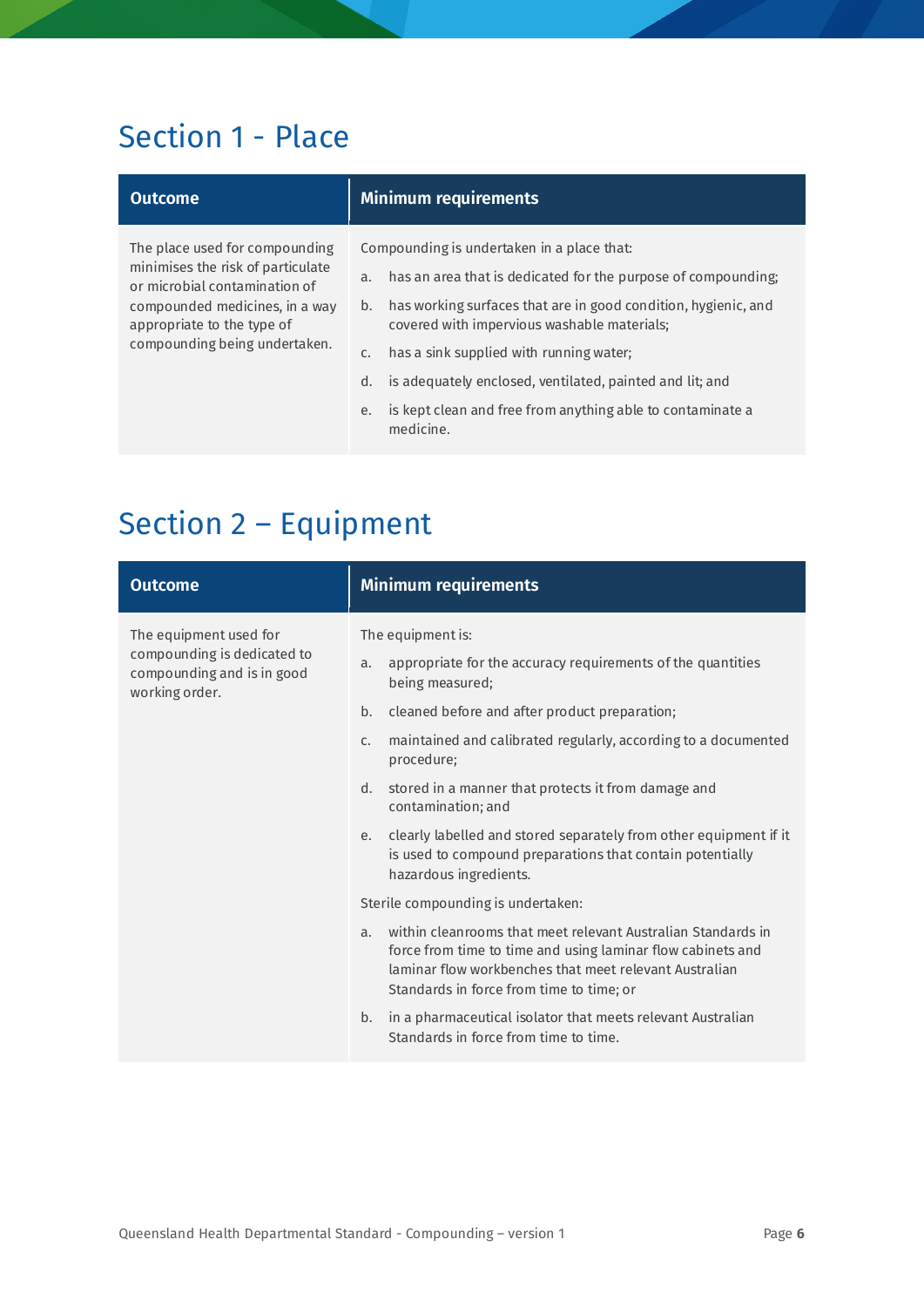## <span id="page-6-0"></span>Section 3 – Raw materials storage

| <b>Outcome</b>                                                                                                                                       | Minimum requirements                                                                                                                                                                                                                                                                                                                   |
|------------------------------------------------------------------------------------------------------------------------------------------------------|----------------------------------------------------------------------------------------------------------------------------------------------------------------------------------------------------------------------------------------------------------------------------------------------------------------------------------------|
| The conditions under which raw<br>materials are stored minimise<br>the risk of contamination and<br>maintains their quality.                         | Raw materials are stored in accordance with the manufacturers'<br>recommended conditions.<br>Containers and packaging used to store raw materials can maintain<br>the quality and stability of the raw materials including, for example,<br>the use of light-resistant and moisture-proof containers and<br>packaging where necessary. |
| The conditions under which raw<br>materials that are hazardous<br>substances are stored minimise<br>the risk of harm to the public and<br>employees. | Raw materials that are hazardous substances are stored in enclosed<br>containers that prevent the chemical contaminating other raw<br>materials.<br>Cytotoxic substances have cytotoxic warning labels on the outer<br>packaging.                                                                                                      |

## <span id="page-6-1"></span>Section 4 – Standard operating procedures

| <b>Outcome</b>                                                                                                      | <b>Minimum requirements</b>                                                                                                                             |
|---------------------------------------------------------------------------------------------------------------------|---------------------------------------------------------------------------------------------------------------------------------------------------------|
| Standard operating procedures<br>support the consistent and safe<br>supply of high-quality<br>compounded medicines. | Standard operating procedures relevant to the compounding being<br>undertaken are established, implemented and maintained, including<br>procedures for: |
|                                                                                                                     | the training, validating and monitoring of staff involved in<br>a.<br>compounding;                                                                      |
|                                                                                                                     | the operation and cleaning of the area used for compounding;<br>b.                                                                                      |
|                                                                                                                     | maintenance of equipment including a planned maintenance<br>$\mathsf{C}$ .<br>schedule;                                                                 |
|                                                                                                                     | dealing with complaints and recalls of compounded products<br>d.<br>including tracking and retrieving any dispensed compounded<br>products;             |
|                                                                                                                     | spillage, storage and disposal of waste;<br>e.                                                                                                          |
|                                                                                                                     | f.<br>packaging, labelling, handling and storage of products; and                                                                                       |
|                                                                                                                     | quality assurance.<br>g.                                                                                                                                |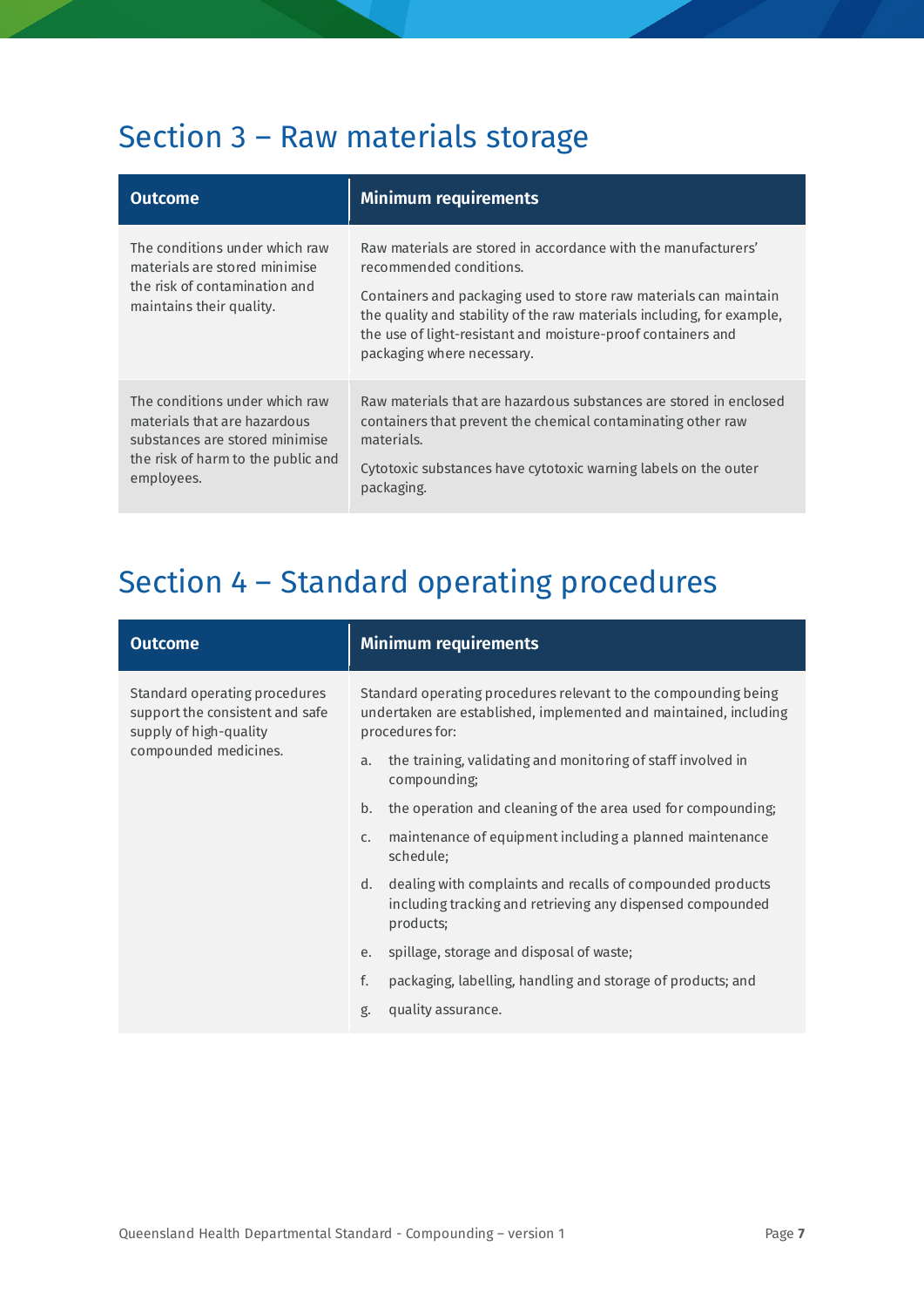## <span id="page-7-0"></span>Section 5 – Documentation and record keeping

| <b>Outcome</b>                                                                               | <b>Minimum requirements</b>                                                                                                                                                                                                                                                                                                                                                                                                                                                                                                                                                                                                                                                                                                                                                                                                         |
|----------------------------------------------------------------------------------------------|-------------------------------------------------------------------------------------------------------------------------------------------------------------------------------------------------------------------------------------------------------------------------------------------------------------------------------------------------------------------------------------------------------------------------------------------------------------------------------------------------------------------------------------------------------------------------------------------------------------------------------------------------------------------------------------------------------------------------------------------------------------------------------------------------------------------------------------|
| There are written records<br>demonstrating compliance with<br>standard operating procedures. | Records/logs are made, and are available for inspection, that include:<br>a record of staff training;<br>a.<br>a log of cleaning of the area used for compounding;<br>b.<br>a log of equipment calibration and maintenance;<br>$C_{\star}$<br>a register of complaints and recalls; and<br>d.<br>a register listing each hazardous substance used and a material<br>e.<br>safety data sheet for each ingredient.                                                                                                                                                                                                                                                                                                                                                                                                                    |
| There is a written record about<br>each compounded medicine.                                 | A signed and dated record is made for each medicine that is<br>compounded that includes:<br>the risk assessment undertaken prior to compounding the<br>a.<br>medicine; and<br>the approved name of the ingredients, the formula (and its<br>b.<br>source including edition), the procedure, and the<br>strength/amount of any preservatives used; and<br>the source, batch number and expiry date of ingredients used;<br>$C_{\star}$<br>and<br>if water is an ingredient, the type of water used, its date of<br>d.<br>preparation or opening, and the manufacturer's batch number<br>(where applicable); and<br>any considerations about the stability of the medicine,<br>e.<br>methodologies, notes, and calculations, with references where<br>appropriate; and<br>f.<br>any ancillary labels or additional instructions used. |